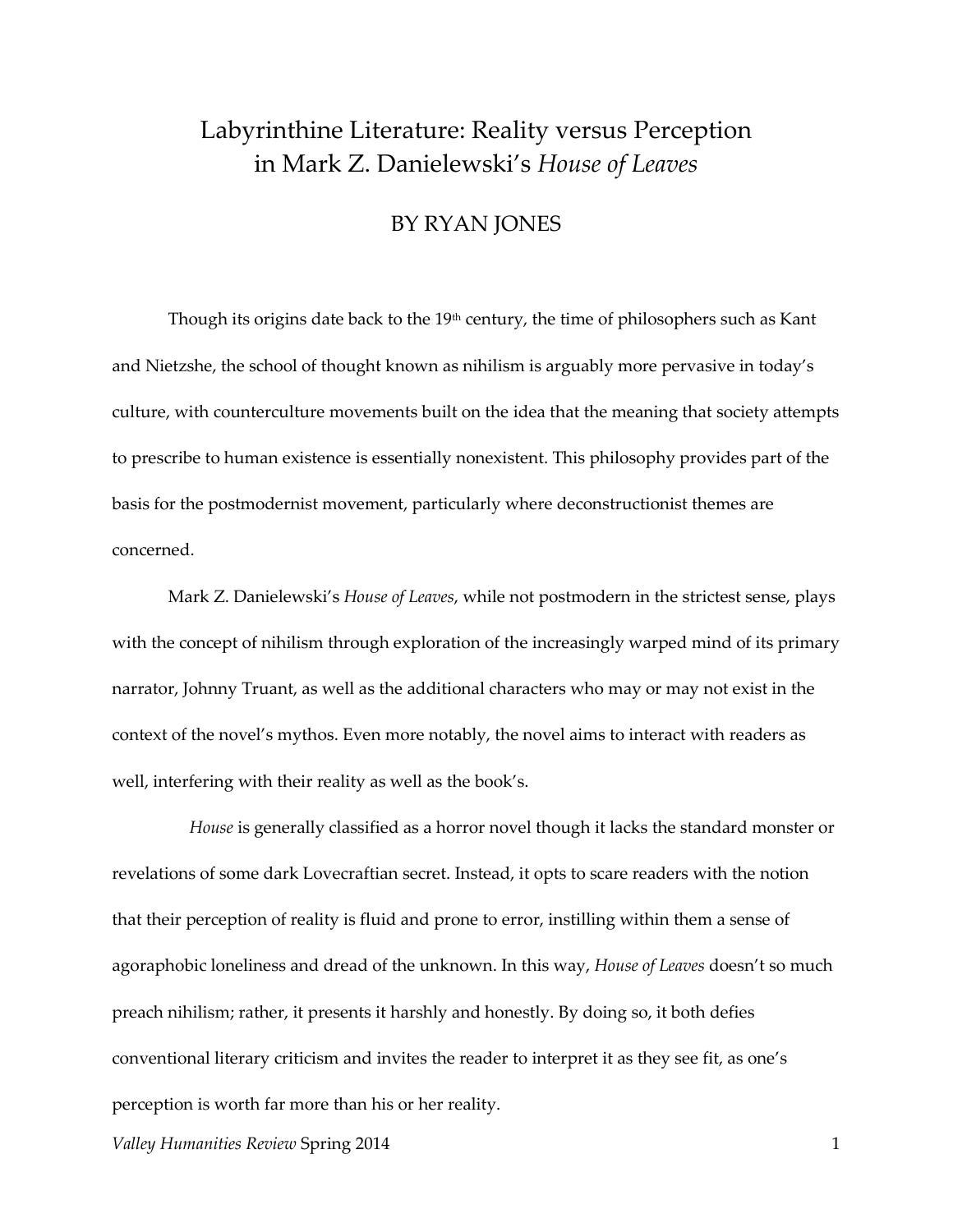The novel's distinct style originates from its many layers, each containing a separate character or group of characters who tell separate stories, each including the titular house as a defining element. However, the house's influence cannot be clearly defined for each character. Zampanò, an elderly man, is found deceased among an assortment of papers that are taken and read by one Johnny Truant, a worker at a tattoo parlor who decides to organize and publish his work. It is Zampanò who first defines the house through his review of the *Navidson Record*, a documentary about a family looking to settle down that instead discovers there is more to their idyllic country home than it would initially appear, for it grows extraneous rooms as well as a colossal labyrinth that stretches for miles.

Early on in the novel, it becomes apparent that Zampanò's writing, though evidently meticulously researched, is flawed. For Johnny, the most glaring of these flaws is the fact that the *Navidson Record* is not an actual film. During his work with the book, Truant claims that the famous individuals featured in Zampanò's review of the documentary "had never heard of Will Navidson, let alone Zampanò." <sup>1</sup> Furthermore, the descriptions that Zampanò uses in reference to various shots of the movie are called into question when it is revealed, "[h]e was blind as a bat."<sup>2</sup> This systematic deconstruction of Zampanò's credibility lampoons the horror genre, giving away what could have been a major twist for readers. Yet, the point of the old man's possible insanity drives home a motif that becomes recurrent throughout the rest of the novel, namely the obstruction of truth in writing, something that even Johnny resorts to in his analysis

<sup>1</sup> Mark Z. Danielewski, introduction to *House of Leaves*, by Mark Z. Danielewski (New York: Pantheon Books, 2000), xx. 2 Ibid., xxi.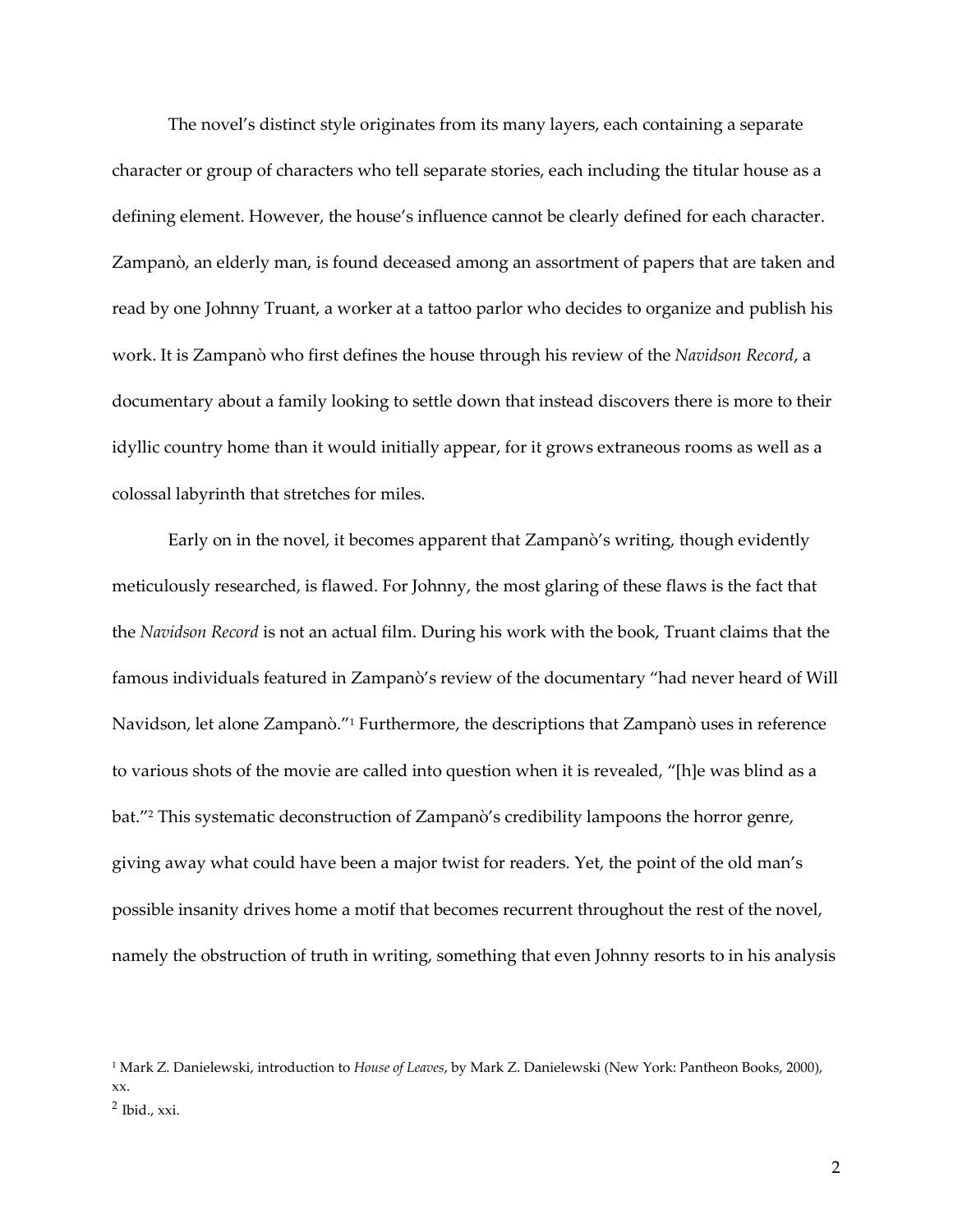of Zampanò's work. Danielewski conveys through Zampanò and Johnny the fickle nature of writing, and how, even in a work of fiction, a reader can still be lied to about a story.<sup>3</sup>

For instance, Zampanò writes in a footnote about "exquisite variation" in regard to two passages that, despite being written at different times and under different circumstances, are exactly alike. Johnny comments on this, skeptical of Zampanò's logic when the variation was only contextual. His jaded criticism draws parallels to conclusions that an average reader might draw, with Zampanò's views representing literary critics and the stances that they take on fiction. The footnote satirizes the ambiguity that comes with written language and the meaning that critics and analysts attempt to derive from it, a struggle that can potentially be undermined or even undone by divergent interpretations.

Furthermore, some of the terminology that Zampanò uses is switched intermittently, changing the way the narration is framed. The use of military lexicon to describe interactions with the house, starting with the use of the word "outpost"<sup>4</sup> and extending to the debate between "operation" and "exploration"<sup>5</sup> as well as "base camp" versus "command post." 6 Through this method of framing, Zampanò implies a conflict with the house, priming the reader to expect a monster to lie within the hallways, reinforced by the presence of the weaponry that one of the explorers insists on bringing with him.

<sup>3</sup> Larry McCaffery & Sinda Gregory, "Haunted House—An Interview with Mark Z. Danielewski," *Critique: Studies in Contemporary Fiction* 44:2 (2003): 120-121, accessed December 7, 2013, doi: 10.1080/00111610309599940

<sup>4</sup> Mark Z. Danielewski, *House of Leaves* (New York: Pantheon Books, 2000), 23.

<sup>5</sup> Ibid., 94.

<sup>6</sup> Ibid., 98.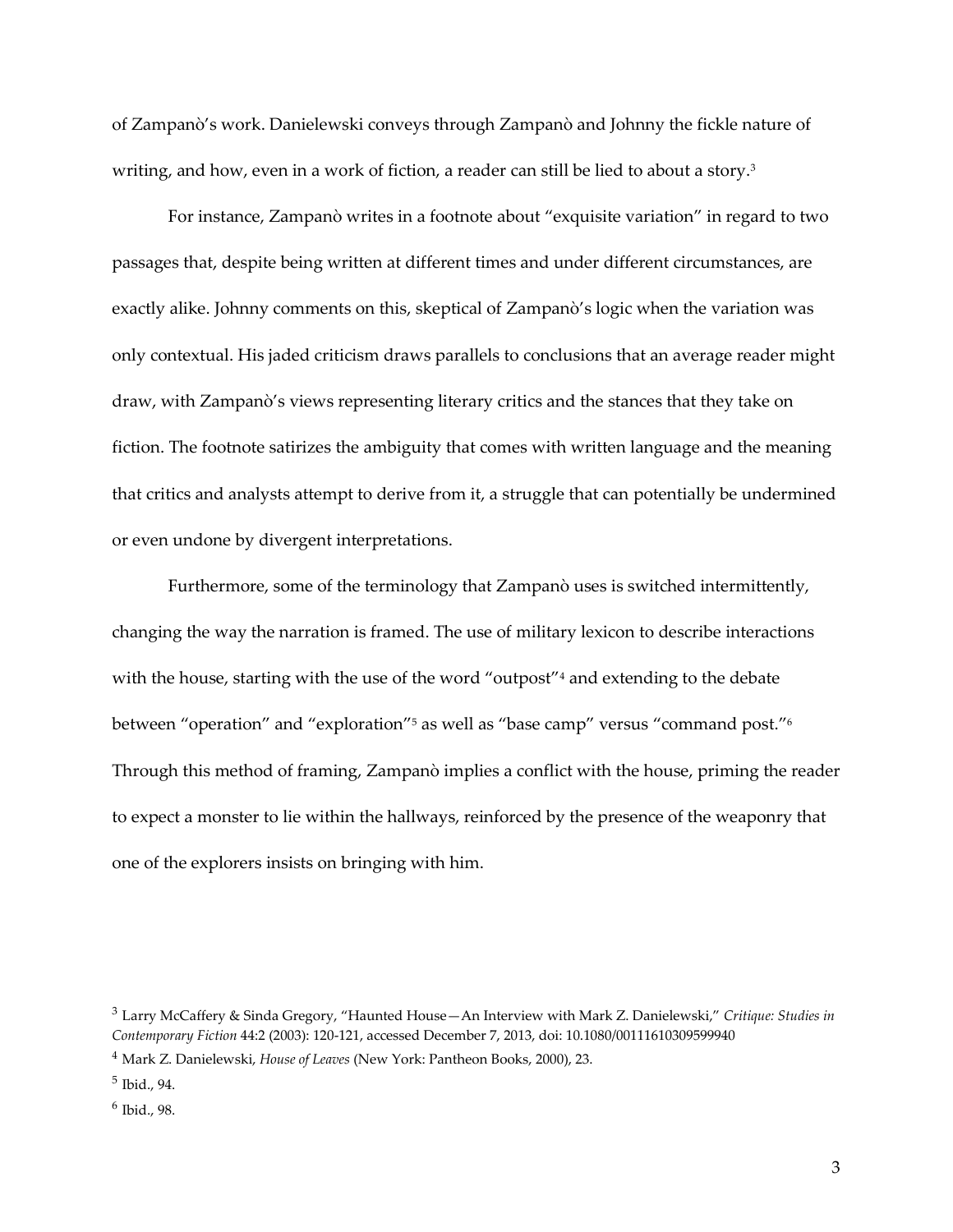Zampanò's work, though fictitious even in the already questionable realm of fiction, plays out in a way similar to that of a standard horror movie, an aesthetic which, in direct contrast to what the reader knows about Zampanò, forces him or her to think of the *Navidson Record* as factual within the context of the novel. Through extensive citations and footnotes (which, again, Truant rules to be invented), Will Navidson's story is told. A renowned photojournalist, Navidson, his often-distant wife Karen, and their two children, Chad and Daisy, purchase a home in Virginia. Wishing to record the family settling into their new environment, Navidson installs cameras all over the house. However, the previously halcyon house quickly becomes uncanny when a small closet appears between two rooms. Even this early in the story, the family's contrasting views of the house become apparent. The two children lack the concern of their parents, treating this anomaly with a childish blitheness, eliciting the following:

When confronting the spatial disparity of the house, Karen set her mind on familiar things while Navidson went in search of a solution. The children, however, just accepted it. They raced through the closet. They played in it. They inhabited it. They denied the paradox by swallowing it whole. Paradox, after all, is two irreconcilable truths. But children do not know the laws of the world well enough to fear the ramifications of the irreconcilable. There are certainly no primal associations with spatial anomalies. 7

As such, the house seems to only influence its inhabitants to the extent that they can perceive its changes. To the children, whether or not the structure of the house makes sense is irrelevant, as they are unaware of the ramifications that come with this unwelcome new annex. Thus, it becomes part of their accepted reality, unlike their parents, who wrestle with the concept as it relates to everything that they have learned and perceived over time. Later on, as a massive

 $^7$  Ibid., 39.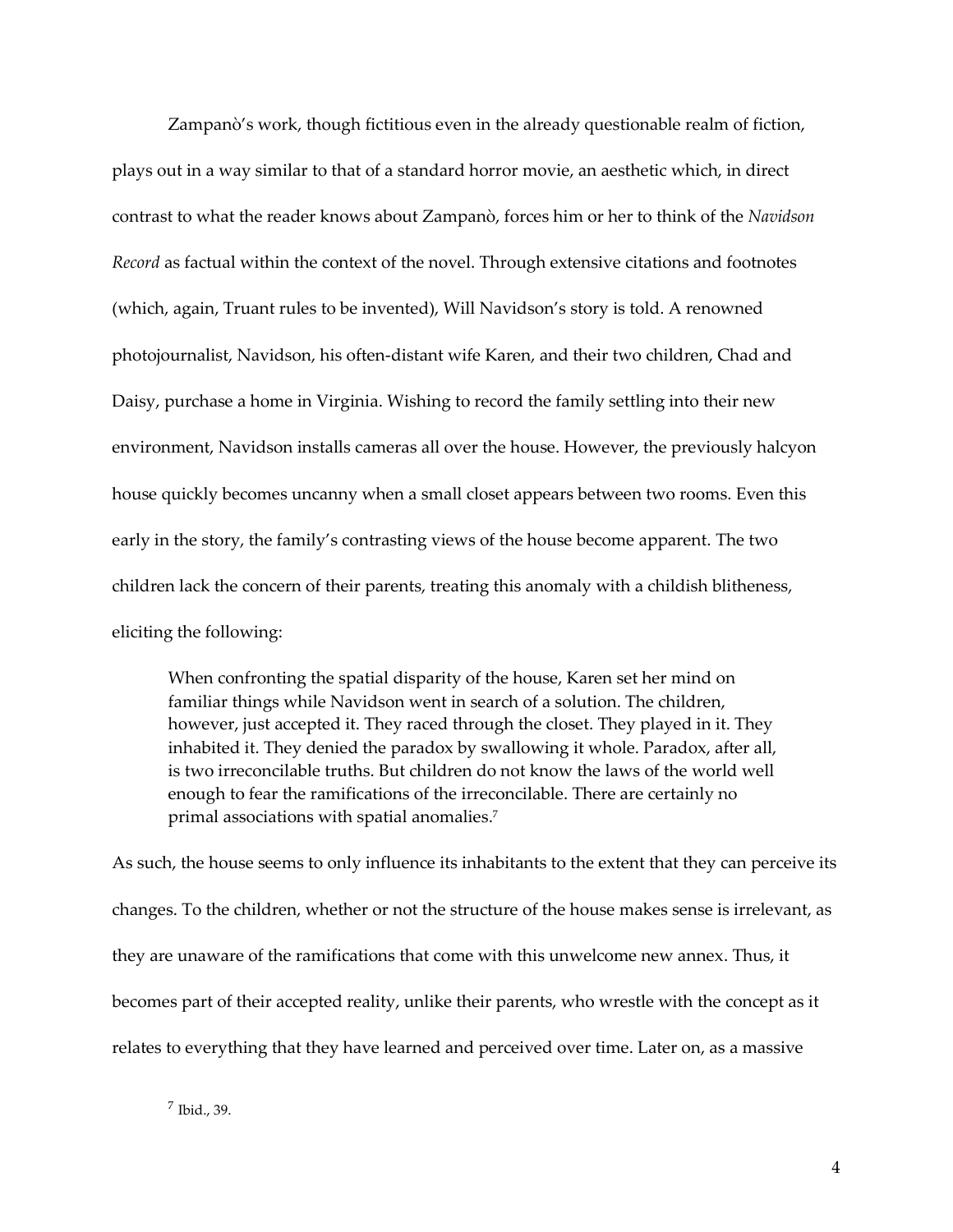labyrinth materializes inside the house, leading to several explorations of its eldritch depths, Danielewski further explores the relationship between the house and those inside it. One of Zampanò's sources states, "architecture comes into being only when experienced," <sup>8</sup> referring to how the house shifts and changes for different explorers. It can be postulated that the house would not retain its impossible hallways without its inhabitants; when the Navidsons move in, there is no indication that it is anything other than a typical suburban home. This gradual escalation of the interior proportions of the house suggests that in measuring, studying, and even acknowledging what should, for all intents and purposes, be an impossibility, the Navidsons are, in fact, encouraging its growth and allowing the impossible to become real to them.

Even beyond the house itself, the ephemeral nature of human perception can be seen in the differences between Will Navidson and his brother, Tom. Tom, having shown up to assist with the exploration, is depicted as laid-back and passive, and in his description, the reader is informed that he "won no awards, achieved no fame, held no job for a year or two, remained in no relationship for longer than a few months, could not settle down in a city for longer than a few years, and ultimately had no place or direction to call his own."<sup>9</sup> Though he is presented as a stark foil to the ambitious Will, Tom is better liked due to his easygoing attitude. As a result, their relationship is complex and often ambiguous; is Will successful for his devotion to his work, or is Tom for the warmth that draws Will's family to him? Zampanò questions this

8 Ibid., 170. 9 Ibid., 246.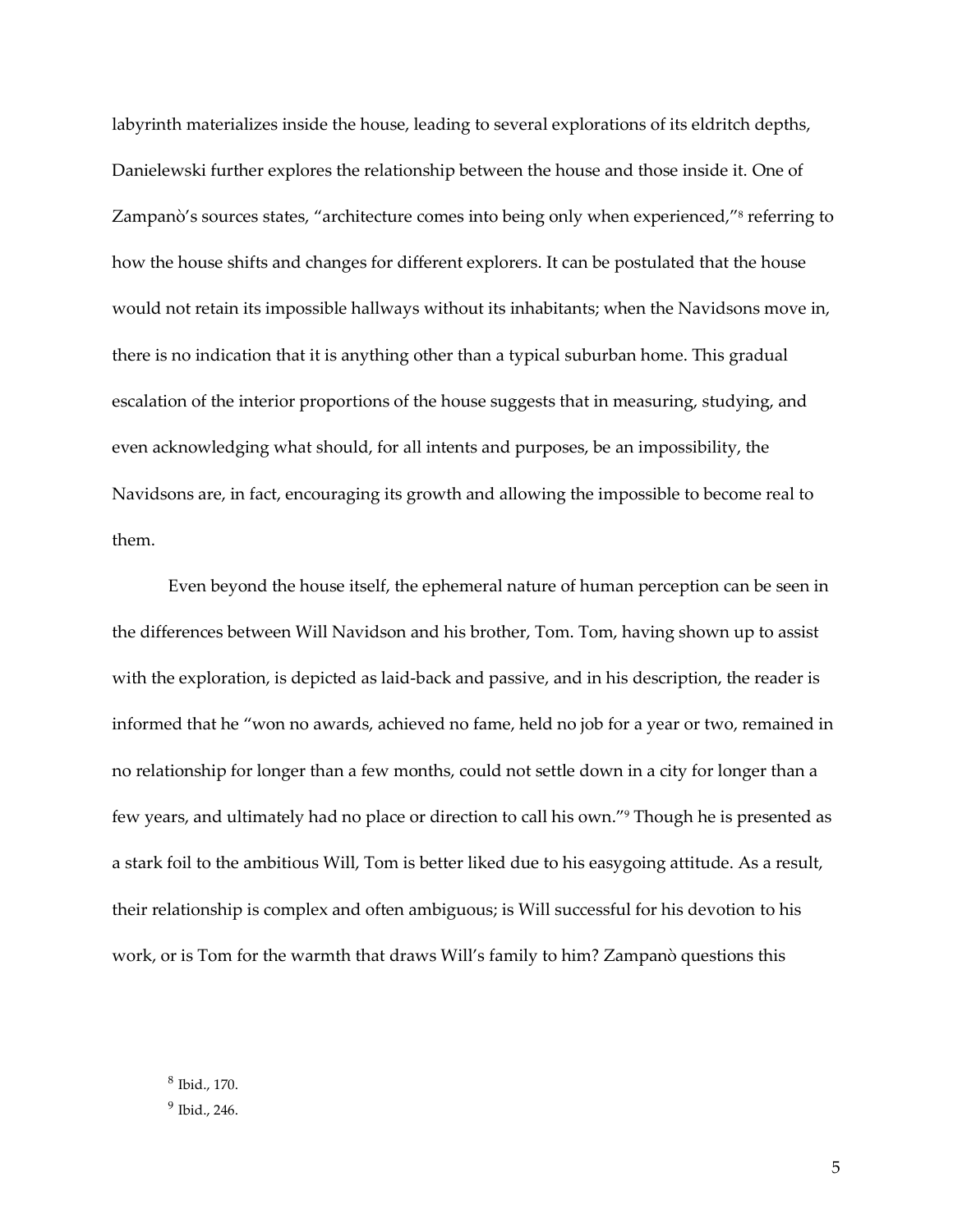juxtaposition, and the reader is certainly invited to draw his or her own conclusions as well.<sup>10</sup> As readers, we accept what is stated as fact in a novel, clinging to what is said outright to form our own ideas.

This reliance on what is perceived can be examined more closely with Karen's attitude toward the house. At the start of the novel, she is demonstrated to be very spiritual, placing items around the house to improve her feng shui. Gradually, as her relationship with Navidson worsens on account of his obsession with the house, culminating in him venturing down the icy, dangerous hallway, the house begins to take its toll on her as well, with her assorted feng shui items disappearing. Perhaps they were mere objects, but with their unexpected absence, Karen begins to lose faith because she had perceived them as a positive force, one that she could depend on. Without the items, and indeed, without Navidson, her personal reality begins to lose cohesion.

And a general lack of cohesion does not simply apply to Karen; indeed, it is the hallmark of anyone in the novel who has come in contact with the house. The way the house affects those that perceive it is greatly varied; a list of symptoms ranges from "sudden migraines" to "obsessive behavior; weight loss; night terrors; vivid dreaming accompanied by increased mutism." <sup>11</sup> Similar to the beings of Lovecraftian works, the house is portrayed as an abomination, defying reality to the point that the mere sight of it can cause insanity. What distinguishes the house from Cthulhu, Dagon, or any other of Lovecraft's horrors is the way it is fueled by perception; as previously stated, it depends on the presence of people to shape it,

 $10$  McCaffery and Gregory, "Haunted House - An Interview with Mark Z. Danielewski," 119-120.

<sup>11</sup> Danielewski, *House of Leaves*, 396.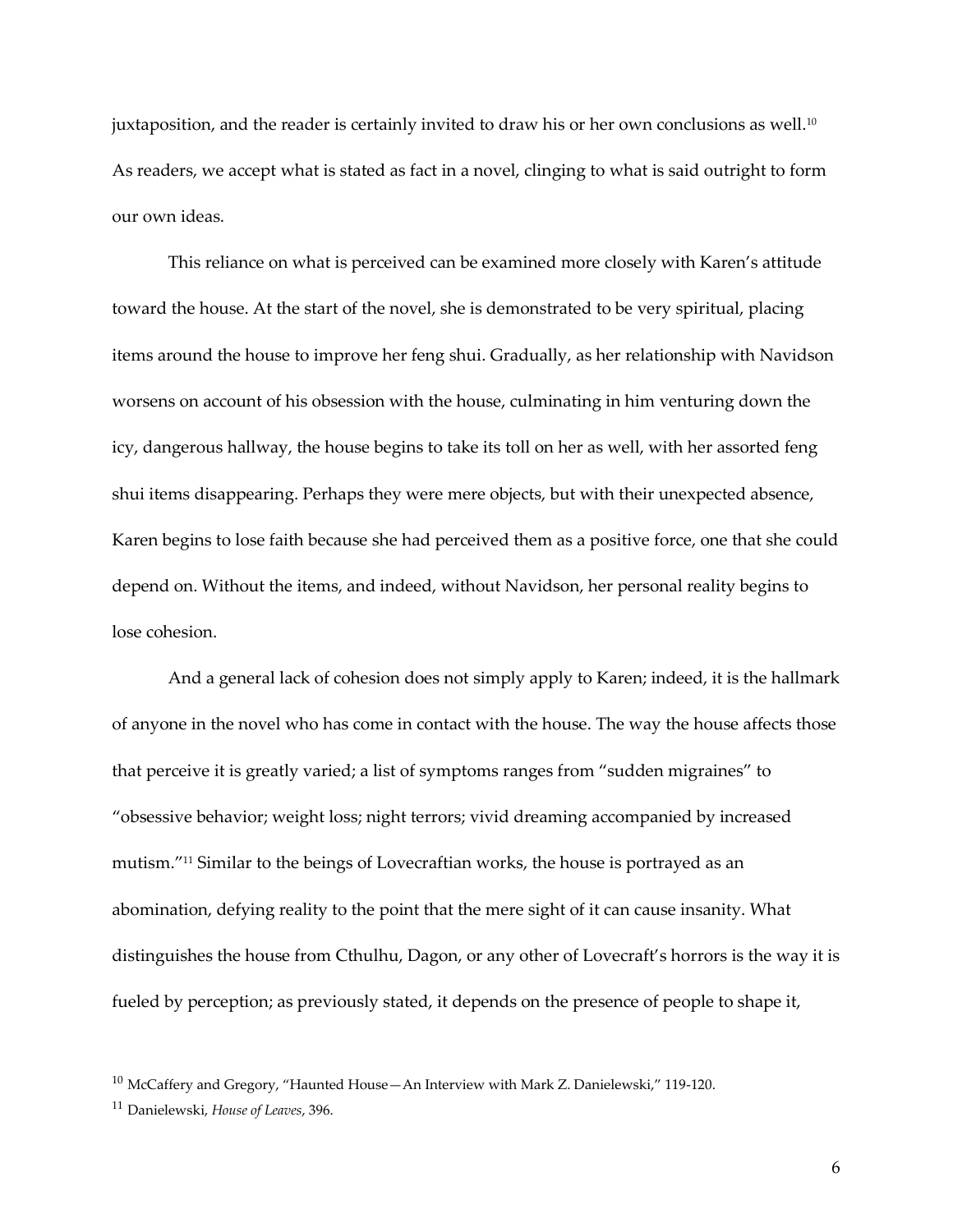reacting in ways that play to the fears of those that set foot in it. Ruch's review of the novel hits this point close to home, stating, "[t]here is a lurker at the threshold, and whether it's your own personal emptiness, a shared void common to all, or Lovecraft's Yog Sothoth himself, is perhaps just a matter of perspective."<sup>12</sup> The fear instilled by the house, and by extension, the novel itself, is fueled by human emotion or perhaps paranoia, that most tenacious of fears, embodying the instability that comes from shattered perception.

Joseph Conrad's *Heart of Darkness* is referenced within Danielewski's work almost as much as Lovecraft. Both works involve the descent of the protagonist into a horrific setting that warps their sanities, but *Heart*, a pre-modern piece of literature, approaches the subject of insanity through concrete experience. *House*, on the other hand, is more than content to let the reader decide whether or not characters' traumas are based on genuine events or their own imaginations, and furthermore, challenges whether or not this makes any difference in the long run. Critic Conor Michael Dawson extensively compared the two works, noting, "[a]s in *Heart of Darkness*, the various characters scattered across the divergent diegetic levels voyage through emanations of their disturbed pasts."<sup>13</sup> What makes *House of Leaves* more metafictional than Conrad's work is the presence of the house in the lives of the readers, embodied by the notion that perception, whether warped by misfortune or sickness, inevitably decides one's reality.

But what is the house, really? Its influence affects more characters in the novel than the Navidsons, despite the family being fictitious to the rest of the characters. And indeed, none of

<sup>12</sup> Allen B. Ruch, "Book Review: *House of Leaves*", review of *House of Leaves* by Mark Z. Danielewski, *The Modern Word*, October 24, 2000, Book Review, http://www.themodernword.com/review\_house\_of\_leaves.html.

<sup>13</sup> Conor Michael Dawson, "'The Horror! The Horror!': Traumatic Repetition in Joseph Conrad's *Heart of Darkness*  and Mark Z. Danielewski's *House of Leaves*," *PG English* (25), September 2012.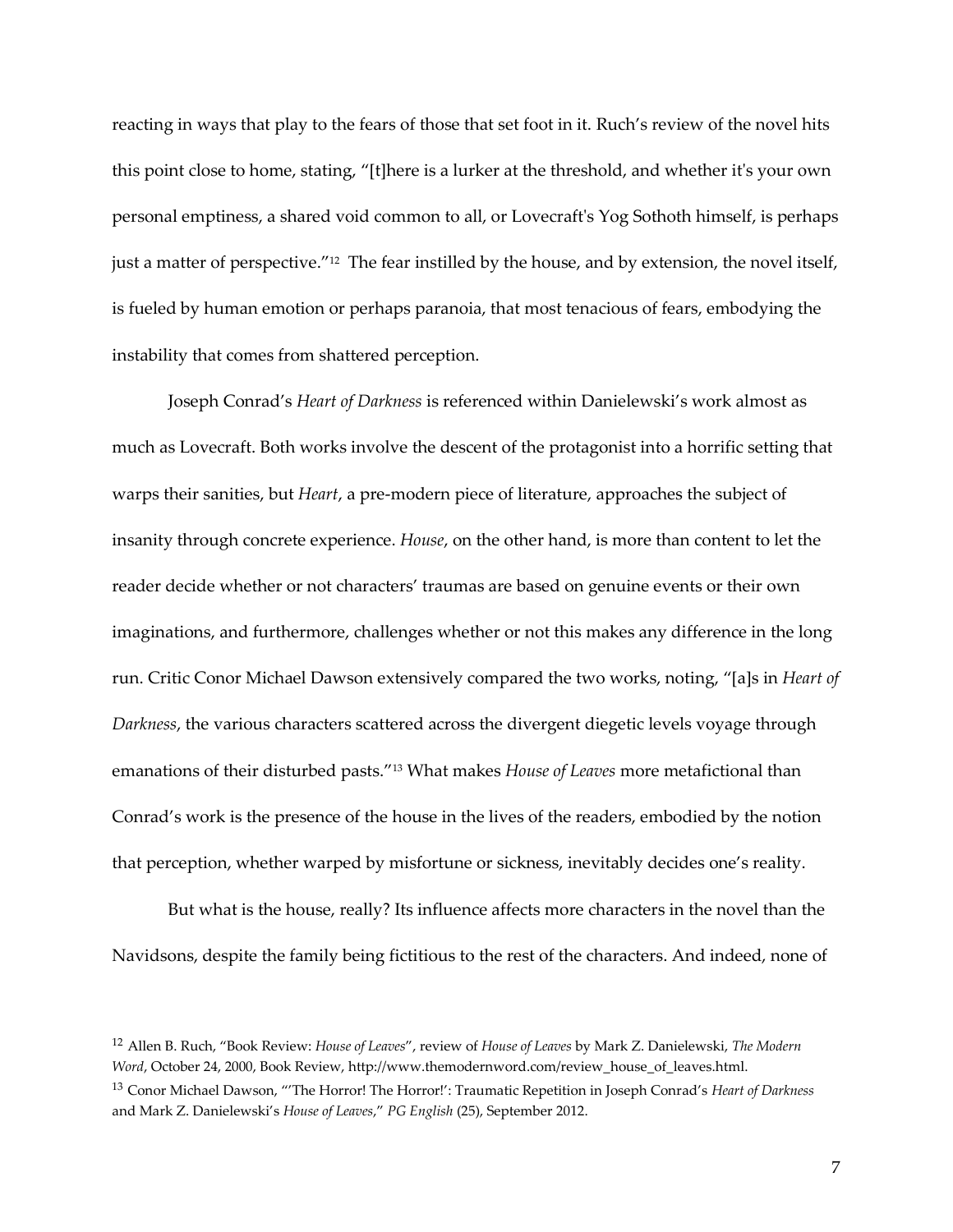the others actually see the house as experienced by Will and his family, but many are affected by it in ways similar to those described in the *Navidson Record*. Darkness is used as a common symbol to represent the house; Daisy Navidson composes a picture of "several layers of black and cobalt blue crayon, with not even the slightest speck of white showing through," 14 concerning her teacher greatly. For humans, darkness has always been a primal fear, associated with the unknown, obscuring sight and potentially hiding any number of dangers. In this way, it can be theorized that the house is everything that cannot be seen or understood. And because all individuals strive to exert a level of control on society as well as their own lives, the unfamiliar and unknowable, existing in blatant disobedience to what is perceived as proper, is terrifying not just to the characters in the novel, but the reader as well.

However, whether the house actually contains any sort of monster is deliberately kept unclear. Claw marks, the scent of rotting meat, and a deafening roar all become hallmarks of the supposed beast, for exploration teams as well as Johnny and Zampanò, though it is hinted that the creature might be a Minotaur. While Danielewski appears to be navigating the plot towards the eventual reveal of the mythic beast as a primary antagonist, keeping with the postmodernist themes of deconstruction, this never happens. Additionally, Danielewski takes this subversion a step further by striking through every mention of the Minotaur in the story. As it is presented, the Minotaur is simply one version of what the darkness of the house could hide, turning delusion into fear. To confirm its existence in any way would cheapen the message of the book, though insinuating that it might exist plays with the notion of control, the idea that humanity attempts to explain the unknown when it cannot.

<sup>14</sup> Danielewski, *House of Leaves*, 314.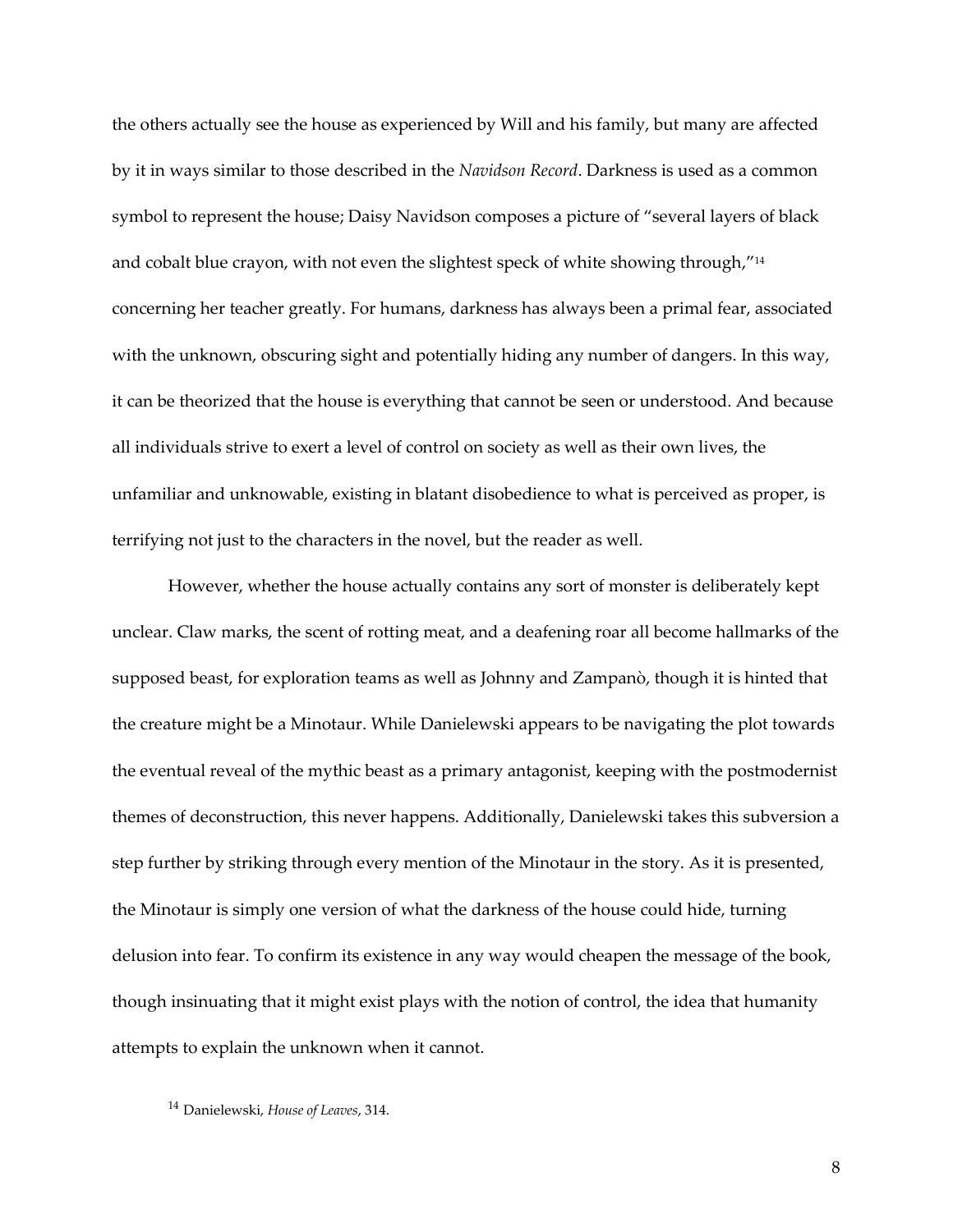Other critics have similarly commented on the novel's eschewing of a traditional narrative in favor of giving the reader his or her own choices. Mark B.N Hansen comments on the parallels between the unknowable house and the mountains of false literature apparently conceived by Zampanò.

The effort to document or otherwise make sense of this physically impossible object generates a series of mediations which quite literally stand in for the void of referentiality at the novel's core. Lacking the force of indexicality, these mediations can only acquire the force of conviction by eliciting embodied reactions in their fictional and actual readers. They garner their rhetorical effect by triggering what I shall call 'reality *affects*'.<sup>15</sup>

Hansen's analysis is largely synchronous with my own in that it agrees that the many nonexistent texts and impossible architectures are only given meaning by the perceptions of readers, both in and out of the story. However, his later statements about the house needing to be viewed as "a figure for the otherness of the digital"<sup>16</sup> both deviate from my points and prove my overarching thesis. Hansen draws from his own sense of reality, and I from mine, and neither can be proven correct or incorrect based on the novel's evidence. The use of the first person is necessary to describe this divergence, as my status as a literary critic must be brought into question the same as any other work concerning Danielewski's novel, or literature in general, must be.

From these tenants comes the nihilistic view of the house; namely that it is nothing which, based on human perception, makes it everything that we can imagine. The title of the novel must also be considered when mulling over the nature of the house; why is it titled *House* 

<sup>15</sup> Mark B. N. Hansen, "The Digital Topography of Mark Z. Danielewski's *House of Leaves*," *Contemporary Literature* 45.4 (Winter 2004), 599. DOI: 10.2307/3593543

 $16$  Ibid., 607.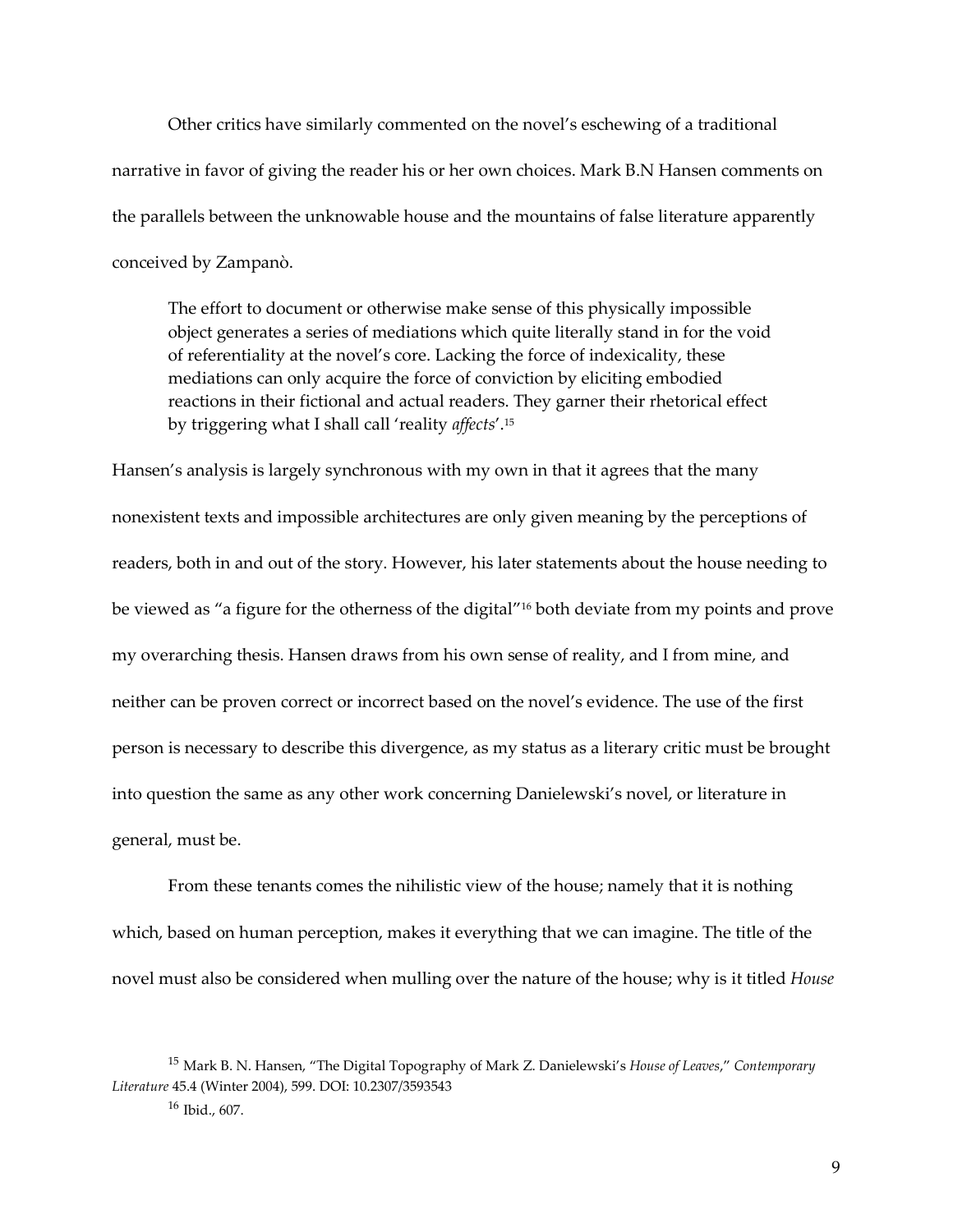*of Leaves* when nothing relating to leaves is ever mentioned? In this case, "leaves" can refer to pieces of paper, suggesting that the house is, in fact, the book itself, its pages carrying the idea of its dark depths, further explaining how it manages to affect Zampanò so deeply.

Even Johnny Truant, the feckless steward to Zampanò's epic, cannot help but feel the call of the house. The more Johnny reads, the deeper into madness he sinks, his downward spiral fueled by his discontent with his previously hedonistic life. Additionally, memories of abuse at the hands of his mother and foster father haunt him, leading to traumatic delusions similar to those experienced by Navidson and his family. The color purple becomes a recurring motif, associated with the color of his mother's fingernails when she attempted to strangle him. One of his earlier hallucinations is triggered by both the color and the darkness of the storeroom in which he works. Though there is no house like Navidson's to draw him to the brink of madness, he falls just the same, his past hurting him in ways he can no longer ignore through debauchery. His narration decays with his mental state, and he starts to reflect Zampanò's writing through his deliberate meddling with audience expectations. Before this, he reflects on a false story he told to impress a group of women, saying that, "[j]ust looking at this story makes me feel all queasy all of a sudden. I mean how fake it is. Just sorta doesn't sit right with me. It's like there's something else, something beyond it all, a greater story still looming in the twilight, which for some reason I'm unable to see." <sup>17</sup> Again, a reference to darkness alludes to the theme of an unattainable truth pursued by mankind.

After talking over his conflicted thoughts about telling the false story, he divulges that he added details into Zampanò's work to tie it in with his narration, a hypocritical move that

10

<sup>17</sup>Danielewski, *House of Leaves*, 15.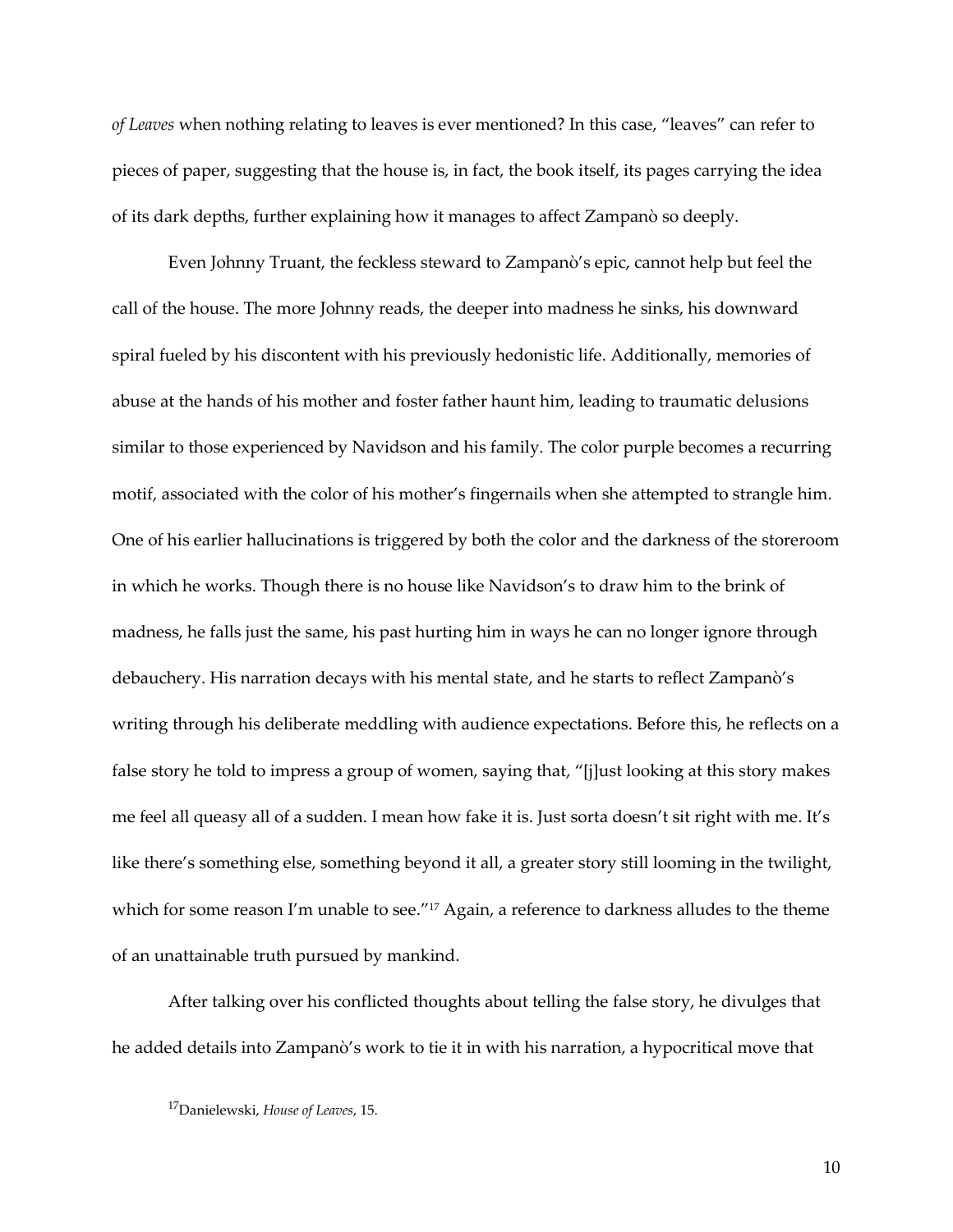nevertheless foreshadows his eventual habit of lying continually to the reader. Despite this, his deception is not truly directed at the reader, but rather at himself, trying to convince himself, the reader, or anybody that his downward spiral is not as pronounced as it actually is. Shortly after reaching rock bottom, he writes of two married doctors with whom he is staying, old friends who are more than willing to help him recuperate. These passages are entirely fabricated, leading to Johnny admitting, "I wasn't trying to trick you. I was trying to trick myself, to believe, even for two lousy hours, that I really was lucky enough to have two such friends, and doctors too, who could help me, give me a hand, feed me tofu, make me exercise, administer a miracle drug, cure my nightmares." <sup>18</sup> Johnny's duplicity is based on escapism, another testament to perception overruling reality. Previously, the novel's nihilism originated from the truth that can be found in lies told by others; here, it comes from lies told to oneself. It also shows how badly Johnny is hurting, to need a ray of hope so badly that self-deception becomes the most desirable option.

Even with Johnny's madness, revelations gleaned from reading Zampanò's work give him an excruciatingly clear view of the lives of others, and the subjective way individuals can be perceived. He tells the reader of "Lude's List," <sup>19</sup> a lengthy compilation of his friend's sexual exploits for a month. But Johnny, becoming disenchanted with his personal series of one-night stands, is shaken after one of the women reveals that she had been previously taken advantage of, leading to him revising the list to include the dark pasts of each girl. Not only does this cynical take on Lude's prowess provide a more human side to the girls, it also demonstrates

<sup>18</sup> Ibid., 509. <sup>19</sup> Ibid., 262-263.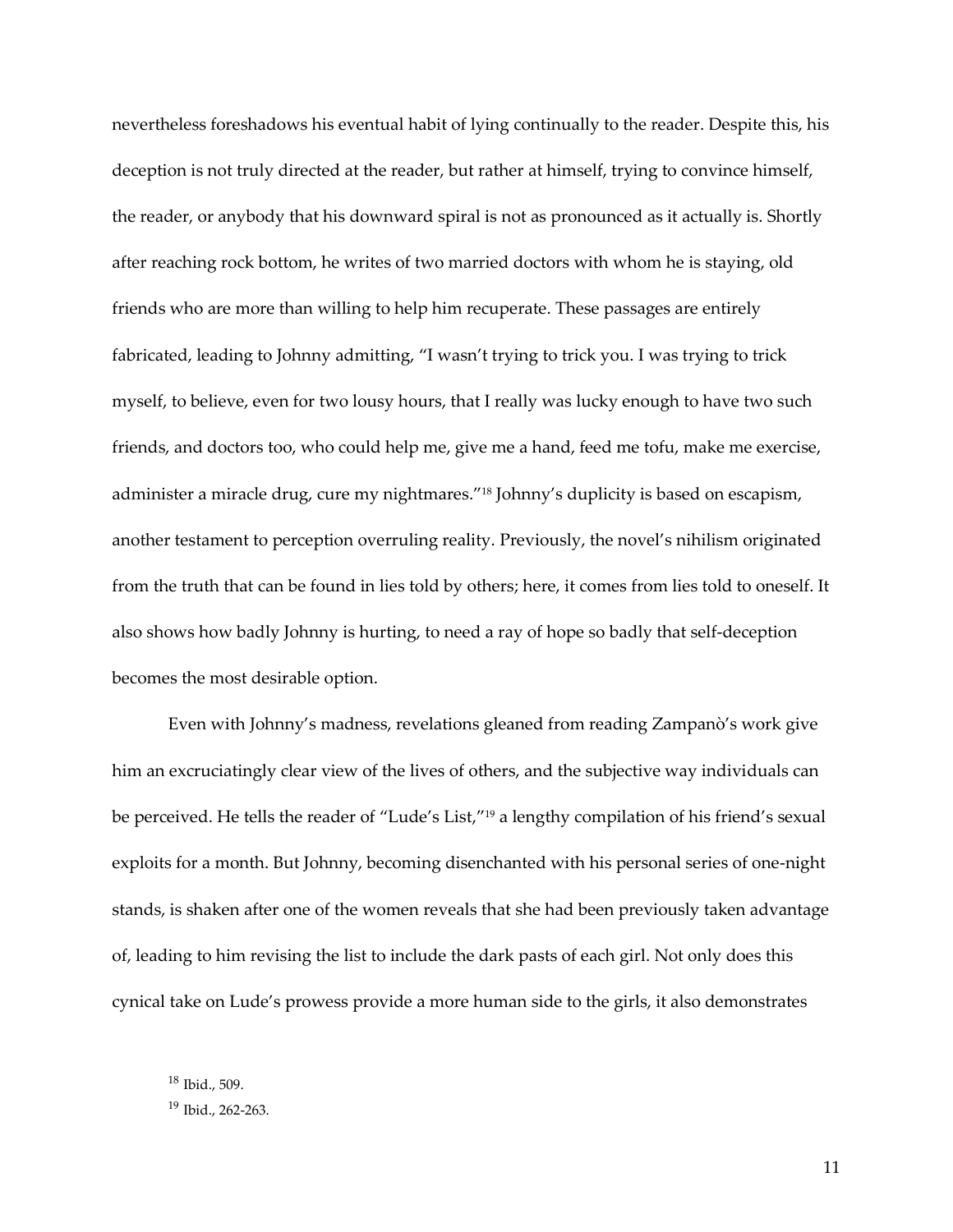how people can cease being perceived as human beings under even the most intimate circumstances. As he says, "[p]eople frequently comment on the emptiness in one night stands, but emptiness here has always been just another word for darkness." <sup>20</sup> Again, as in previous narrations, he uses darkness as an allegory for the unknown; in this case, he refers to the casual obscurity of humanity in these blithe sexual revelries.

The suppression of one's inherent humanity also becomes apparent whenever Pelefina, Johnny's abusive, asylum-confined mother, appears. Her story is told through a series of letters to Johnny that express her grief over what she has done to him, constantly giving reassurance that she loves him. Though confined to an appendix in the back of the novel, Pelefina's endeavor to reconcile with her son mirrors Johnny's descent into madness, as her narration becomes increasingly unreliable. Notably she talks of abuse at the hands of the Director, but readers discover that she was delusional, and that the Director was in fact kind to her. However, even these apparent figments of imagination are called into question when later, the Director leaves and is replaced with a new one, and Pelefina does not notice. To her, his replacement is irrelevant; to her, he is exactly the same as the old Director. Her eventual suicide is a major blow to Johnny, though even the reality of her death is blurred to him, as "[t]elling everyone she was [dead] though made [his] life less complicated." 21

On a metafictional level, *House of Leaves* seeks to render meaningless the entire concept of literary analysis by both blurring the fourth wall and satirizing the in-novel criticism that

<sup>20</sup> Ibid., 265.  $21$  Ibid., 129.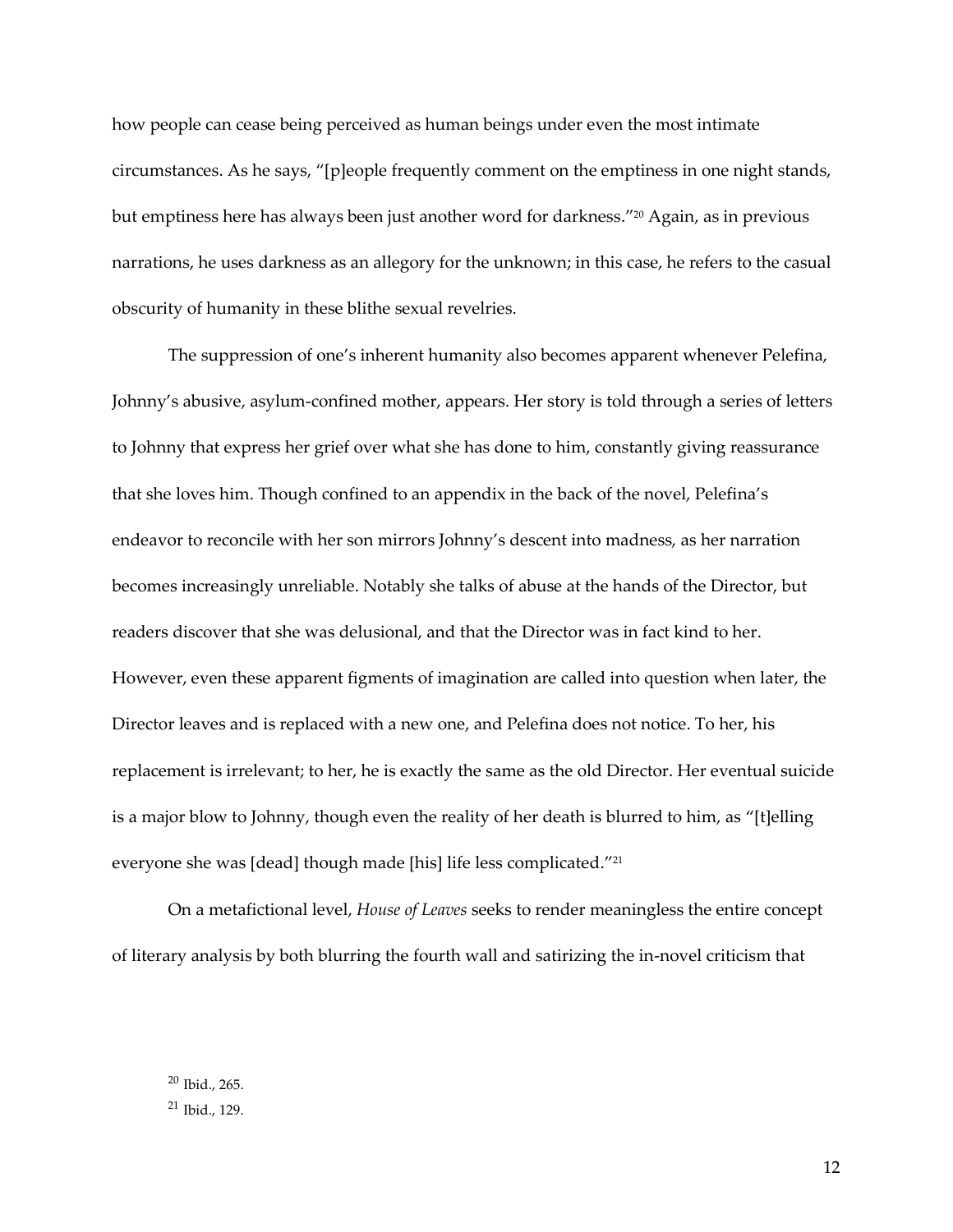Navidson's film receives.<sup>22</sup> In a number of instances, Johnny addresses the reader directly, implying that, by reading his work, and by extension, Zampanò's, the reader has become exposed to the house, namely, in this case, the belief that there can be no states of truth and falsity due to consistently differing views. Notably, the approach attempts to induce paranoia in readers, such as in the following passage:

To get a better idea try this: focus on these words, and whatever you do don't let your eyes wander past the perimeter of this page. Now imagine just beyond your peripheral vision, maybe behind you, maybe to the side of you, maybe even in front of you, but right where you can't see it, something is quietly closing in on you, so quiet in fact that you can only hear it as silence. Find those pockets without sound. That's where it is. Right in this moment. But don't look. 23

With this passage, the terror it is meant to invoke comes not from any traditional sense of a horror movie monster, but from the fear of nothingness, because in the end, being reduced to nothing is all that needs to be feared as a human. This is why the breakdowns of both Johnny and Zampanò are so tragic; they are both men who have been reduced to nothing, reeling from the revelation that reality is irrelevant. The portrayal of characters in such a way exemplifies the nihilism that the novel so subtly preaches to the reader.

If Johnny's narration satirizes the reader's role in the novel, Karen's interviews operate similarly as she discusses the house with various famous individuals. Freudian theory is mocked prominently here, Freud having been mentioned and quoted several times earlier in the novel. Critic Paglia Camille interprets the house with a feminist take on Freudian Theory,

<sup>22</sup> Steven Poole, "Gothic Scholar," review of *House of Leaves* by Mark Z. Danielewski, *The Guardian*, July 15, 2000, http://www.theguardian.com/books/2000/jul/15/fiction.reviews.

<sup>23</sup> Danielewski, *House of Leaves*, 26-27.